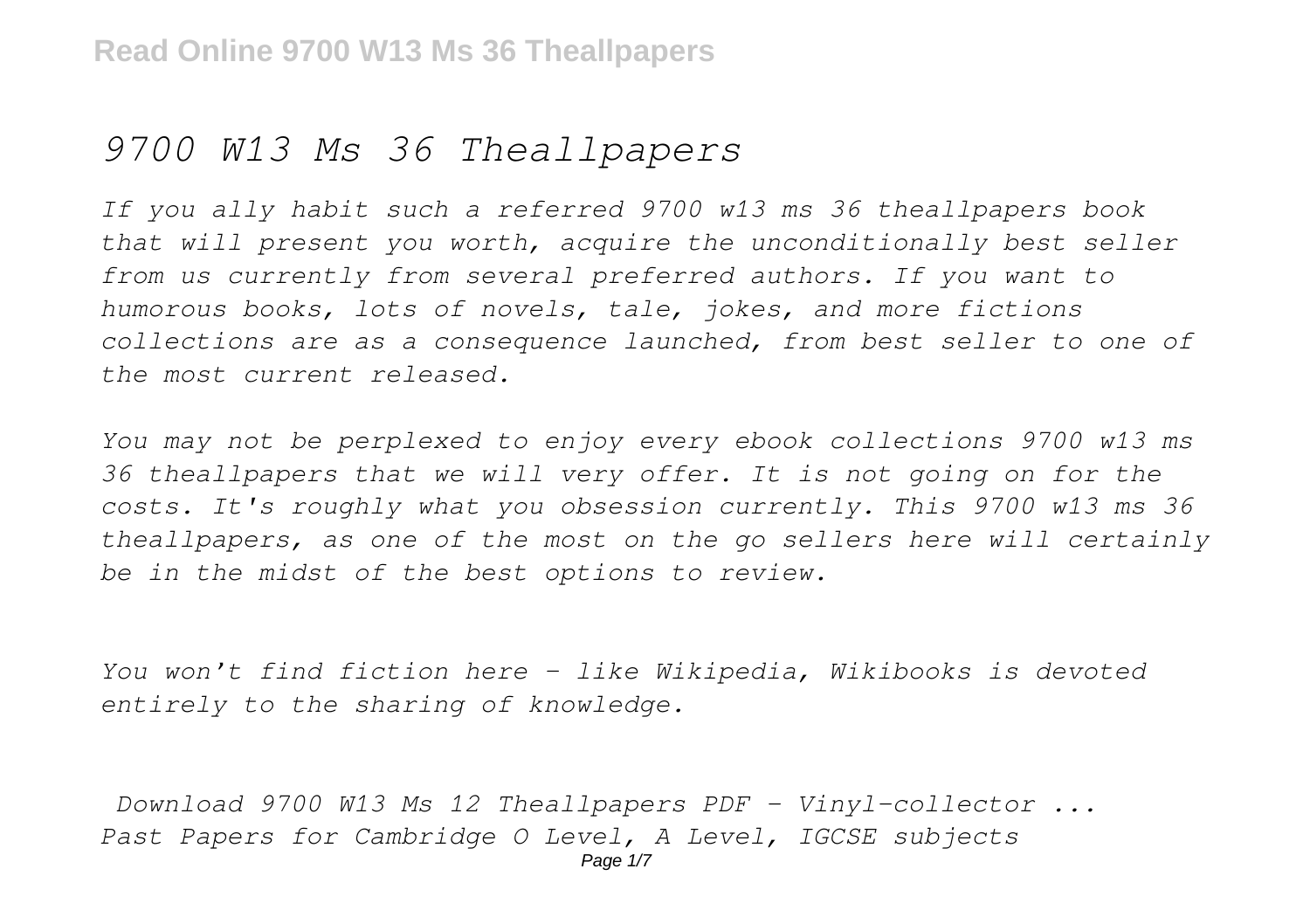*9700 w13 ms 13 - GCE Guide*

*Cambridge International A & AS Level Biology Syllabus code 9700 • Candidates for Advanced Subsidiary (AS) certification take Papers 1, 2 and 3 (either Advanced Practical Skills 1 or Advanced Practical Skills 2) in a single exam session.*

*9700 w13 ms 12 - GCE Guide*

*9700 BIOLOGY 9700/11 (Multiple Choice), maximum raw mark 40 ... 16 B 36 B 17 D 37 C 18 C 38 C 19 C 39 D 20 B 40 D . CAMBRIDGE INTERNATIONAL EXAMINATIONS GCE Advanced Subsidiary Level and GCE Advanced Level MARK SCHEME for the October/November 2013 series ... Microsoft Word - 9700\_w13\_ms\_11 Author: whitej*

*9700\_w13\_ms\_12.pdf | PapaCambridge*

*9700 BIOLOGY 9700/42 Paper 4 (A2 Structured Questions), maximum raw mark 100 This mark scheme is published as an aid to teachers and candidates, to indicate the requirements of the examination. It shows the basis on which Examiners were instructed to award marks. It does not*

*9700\_w13\_qp\_36 - UNIVERSITY OF CAMBRIDGE INTERNATIONAL ...*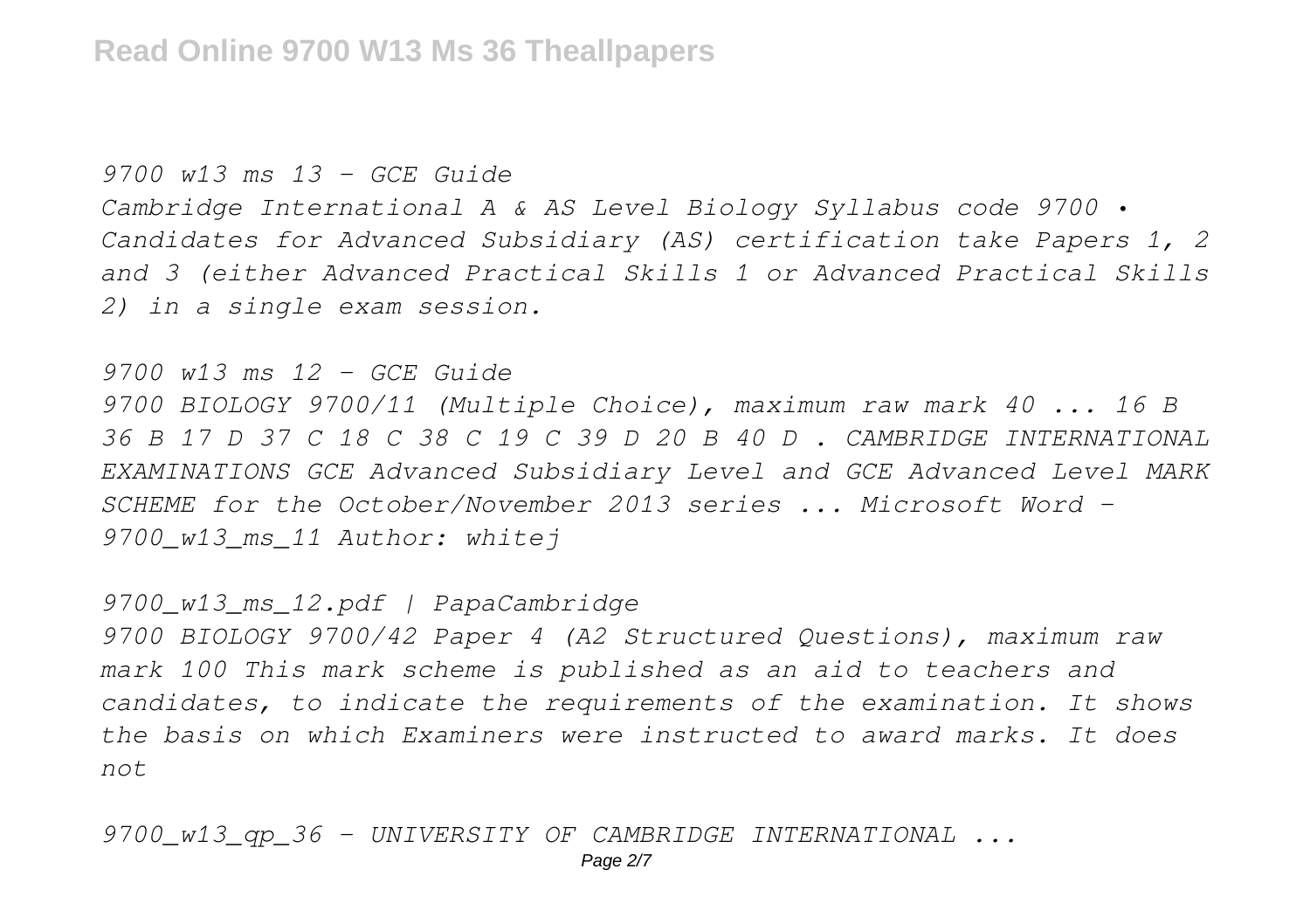*www.theallpapers.com. Page 3 Mark Scheme Syllabus Paper IGCSE – October/November 2013 0410 01 ... 36 What happens to the tempo of the music just before the change in texture and again at the ... Microsoft Word - 0410\_w13\_ms\_1 Author:*

*A Levels Biology (9700) Past Papers PDF - GCE Guide Past Papers Of Cambridge International Examinations (CIE)/AS and A Level/Biology (9700)/2013 Nov/9700\_w13\_ms\_12.pdf | PapaCambridge*

*Past Papers Of Home/Cambridge International Examinations ... 9700 BIOLOGY 9700/12 (Multiple Choice), maximum raw mark 40 Mark schemes should be read in conjunction with the question paper and the Principal Examiner Report for Teachers. Cambridge will not enter into di scussions about these mark schemes. Cambridge is publishing the mark schemes for the October/November 2013 series for most IGCSE,*

*9700 w13 ms 31 - Max Papers*

*9700 BIOLOGY 9700/43 Paper 4 (A2 Structured Questions), maximum raw mark 100 This mark scheme is published as an aid to teachers and candidates, to indicate the requirements of the examination. It shows the basis on which Examiners were instructed to award marks. ... Microsoft Word - 9700\_w13\_ms\_43 Author: whitej Created Date:*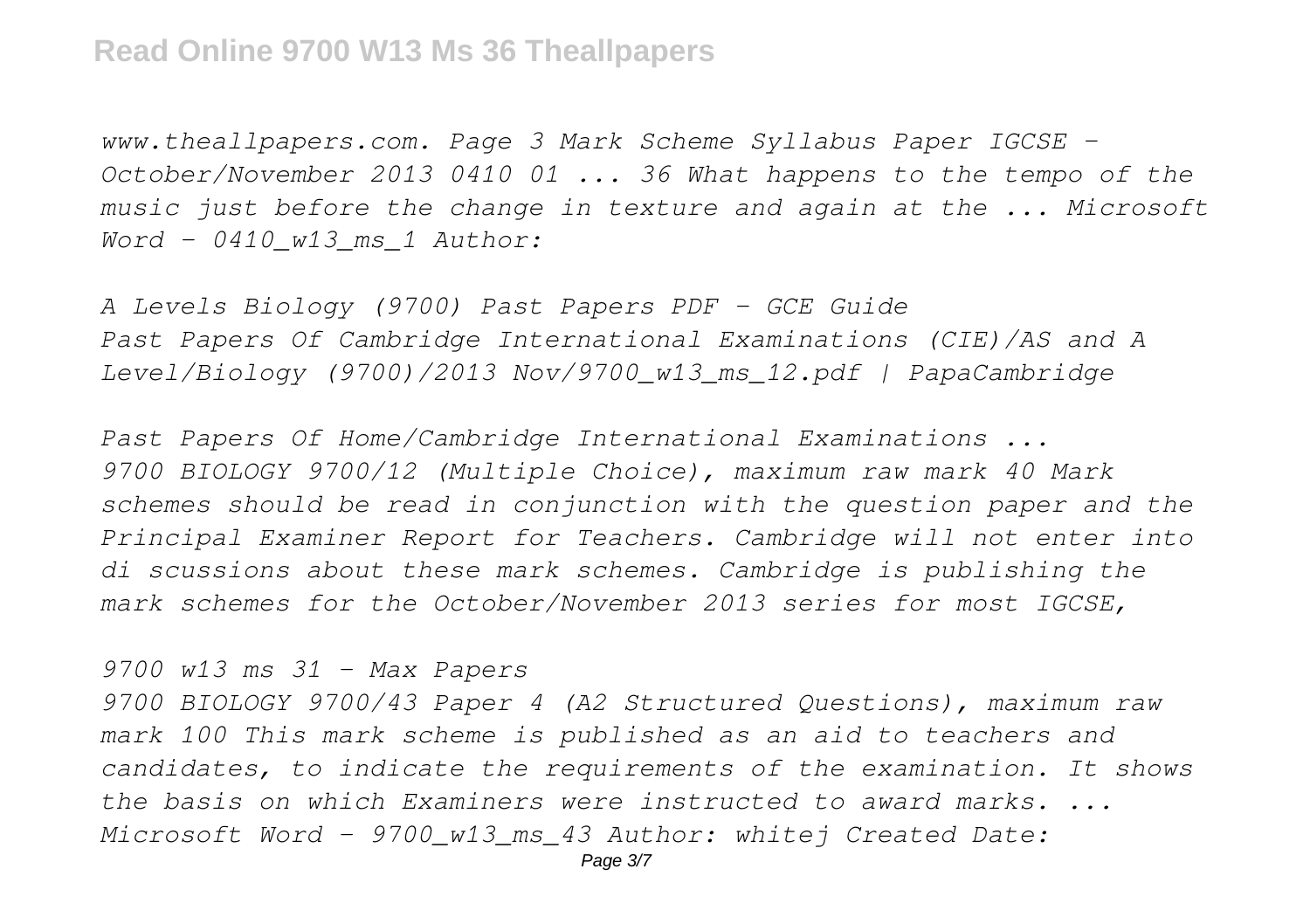### *9700 w13 ms 43 - Online Exam Help*

*9700 BIOLOGY 9700/12 (Multiple Choice), maximum raw mark 40 Mark schemes should be read in conjunction with the question paper and the Principal Examiner Report for Teachers. Cambridge will not enter into discussions about these mark schemes. Cambridge is publishing the mark schemes for the October/November 2013 series for most IGCSE,*

## *9700 W13 Ms 36 Theallpapers*

*9700 BIOLOGY 9700/36 (Advanced Practical Skills 2), maximum raw mark 40 This mark scheme is published as an aid to teachers and candidates, to indicate the requirements of the examination. It shows the basis on which Examiners were instructed to award marks. It does not*

*Chemistry 9701 | Maxpapers.com Past Papers for Cambridge O Level, A Level, IGCSE subjects*

*9700 w13 ms 22 - Online Exam Help View 9700\_w13\_qp\_36 from ECON 400 at United States Naval Academy. UNIVERSITY OF CAMBRIDGE INTERNATIONAL EXAMINATIONS General Certificate of Education Advanced Subsidiary Level and Advanced Level \* 6*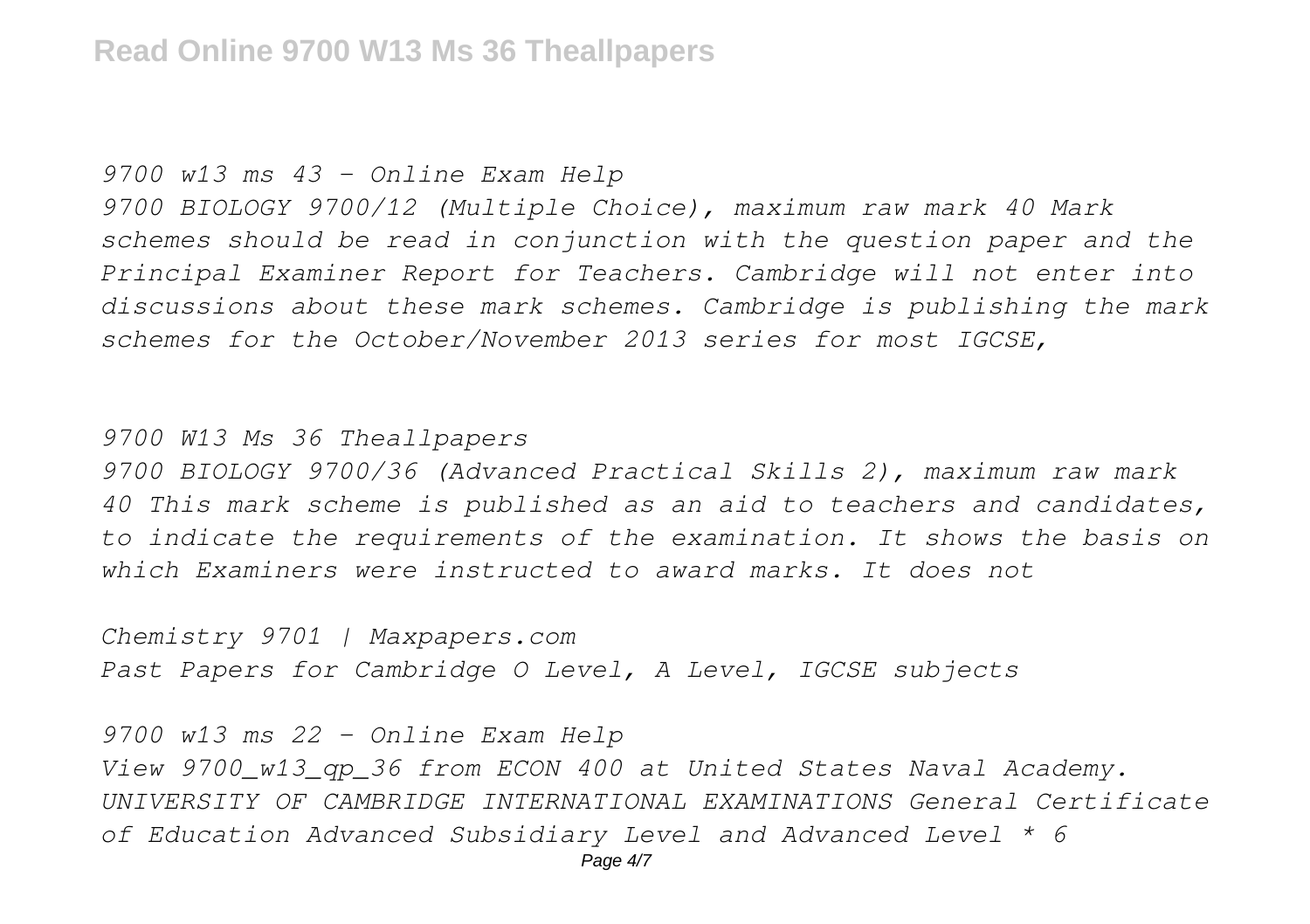#### *Biology 9700 | Maxpapers.com*

*Download Download 9700 W13 Ms 12 Theallpapers PDF - vinylcollector.com book pdf free download link or read online here in PDF. Read online Download 9700 W13 Ms 12 Theallpapers PDF - vinylcollector.com book pdf free download link book now. All books are in clear copy here, and all files are secure so don't worry about it.*

### *ALevels - TheAllPapers*

*9700 BIOLOGY 9700/13 Paper 1 (Multiple Choice), maximum raw mark 40 Mark schemes should be read in conjunction with the question paper and the Principal Examiner Report for Teachers. Cambridge will not enter into discussions about these mark schemes. Cambridge is publishing the mark schemes for the October/November 2013 series for most IGCSE,*

# *9700 w13 ms 12 - Xtreme*

*UNIVERSITY OF CAMBRIDGE INTERNATIONAL EXAMINATIONS General Certificate of Education Advanced Subsidiary Level and Advanced Level READ THESE INSTRUCTIONS FIRST Write your Centre number, candidate number and name on all the work you hand in. Write in dark blue or black ink. You may use a pencil for any diagrams, graphs or rough working.*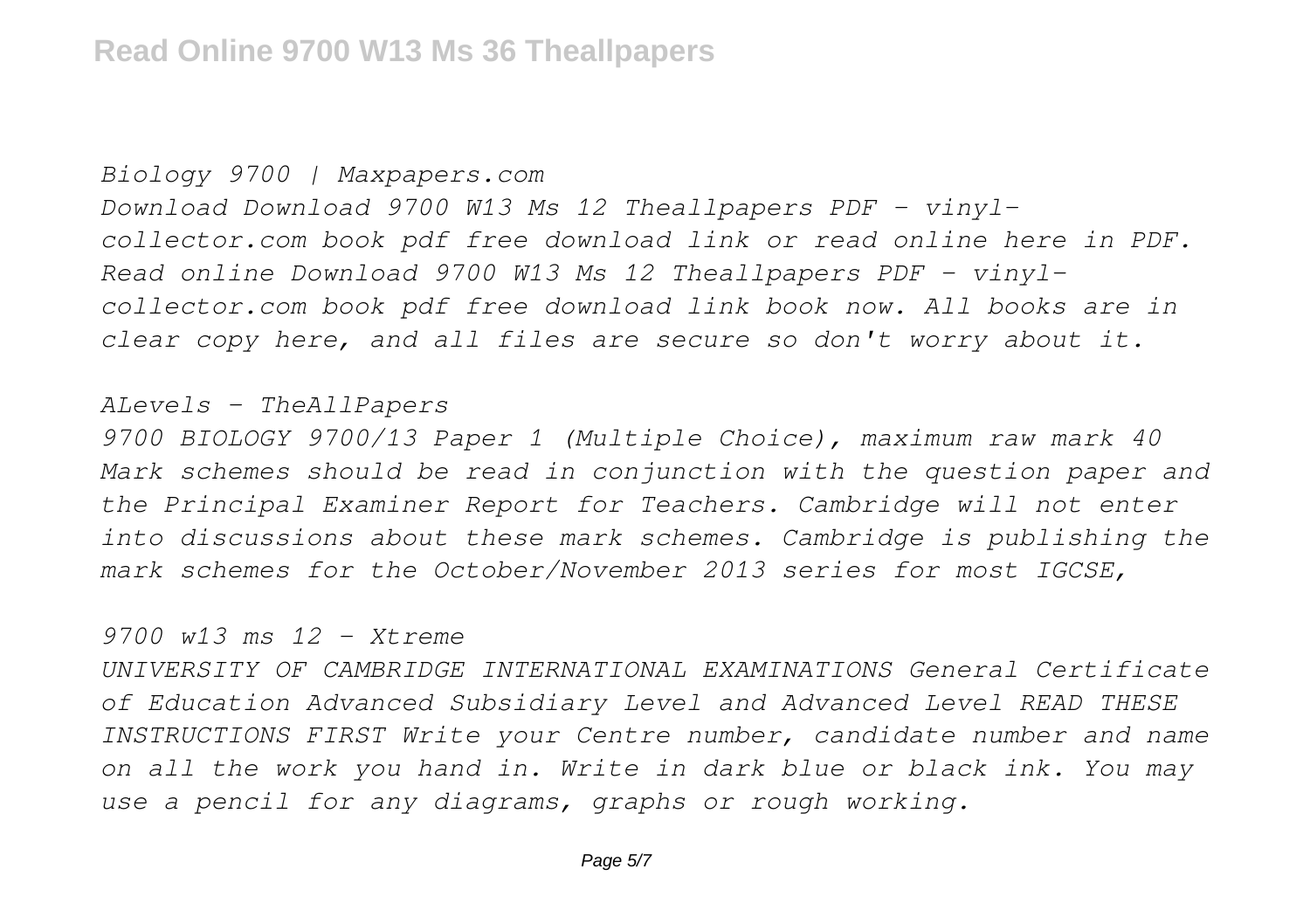*9700 w13 ms 36 - Xtreme Cambridge International AS and A Level develops learners' knowledge, understanding and skills in: In-depth subject content. Independent thinking*

*A Levels Chemistry (9701) Past Papers PDF - GCE Guide Past Papers Of Home/Cambridge International Examinations (CIE)/AS and A Level/Biology (9700)/2013 Nov | PapaCambridge Home Cambridge Inter ... AS And A Level Biology (9700)*

*0410 w13 ms 1 - paper*

*Cambridge International A & AS Level Chemistry Syllabus code 9701 • Candidates for Advanced Subsidiary (AS) certification will take Papers 1, 2 and 3 (either Advanced Practical Skills 1 or Advanced Practical Skills 2) at a single examination session.•*

*9700 w13 ms 41 - Max Papers*

*9700 BIOLOGY 9700/34 Paper 3 (Advanced Practical Skills 2), maximum raw mark 40 This mark scheme is published as an aid to teachers and candidates, to indicate the requirements of the examination. It shows the basis on which Examiners were instructed to award marks. It does not*